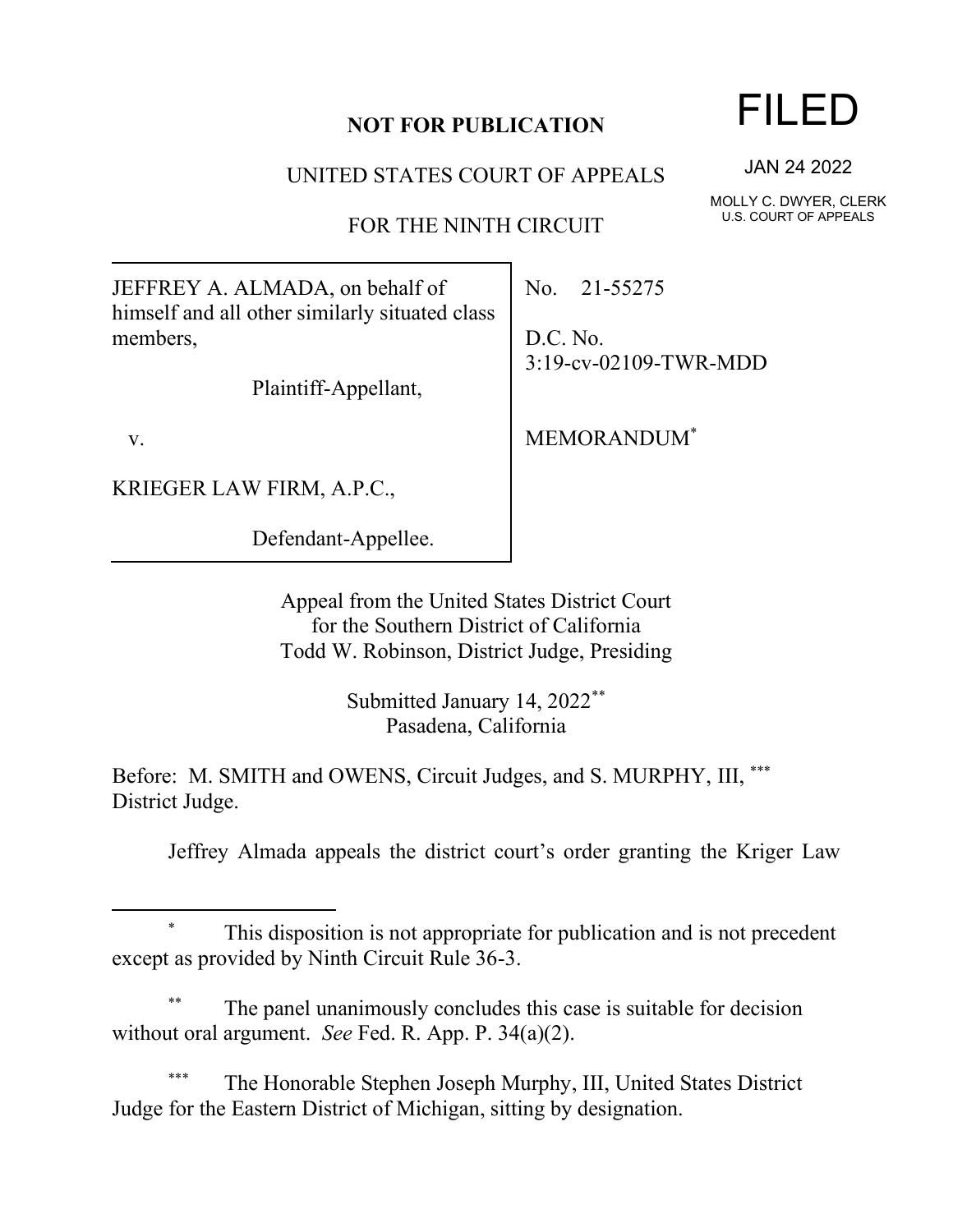Firm's motion for summary judgment.<sup>1</sup> We have jurisdiction pursuant to  $28$  U.S.C. § 1291, and we review the district court's order de novo, *Diaz v. Kubler Corp.*, 785 F.3d 1326, 1329 (9th Cir. 2015). We affirm in part and reverse in part. Because the parties are familiar with the facts, we do not recount them here, except as necessary to provide context to our ruling.

1. A debt collection letter that expressly states that the debtor must dispute a debt in writing violates the Fair Debt Collection Practices Act (FDCPA). *See Riggs v. Prober & Raphael*, 681 F.3d 1097, 1099 (9th Cir. 2012); *Camacho v. Bridgeport Fin.*, *Inc.*, 430 F.3d 1078, 1082 (9th Cir. 2005). The letter Kriger sent Almada says the following, in relevant part, with the bolded text in the original:

Under the federal Fair Debt Collection Practices Act, **if you dispute this debt, or any portion thereof, you must notify this office in writing within thirty (30) days of receipt of this letter.** After notifying this office of a dispute, all debt collection activities will cease until this office obtains verification of the debt and a copy of such verification is mailed to you. If you do not dispute the validity of this debt or any portion thereof within thirty (30) days of receipt of this letter, the debt will be assumed valid. You may request in writing, within thirty (30) days of receipt of this letter, the name and address of the original creditor, if different from the current creditor, which is the homeowners association named above, and we will provide you with the information.

This letter violates the FDCPA because it expressly states that Almada must dispute

 $1$  There was much confusion in the district court about the Defendant's name. The parties agree that the proper name is Kriger Law Firm, so that is the name we use in this disposition.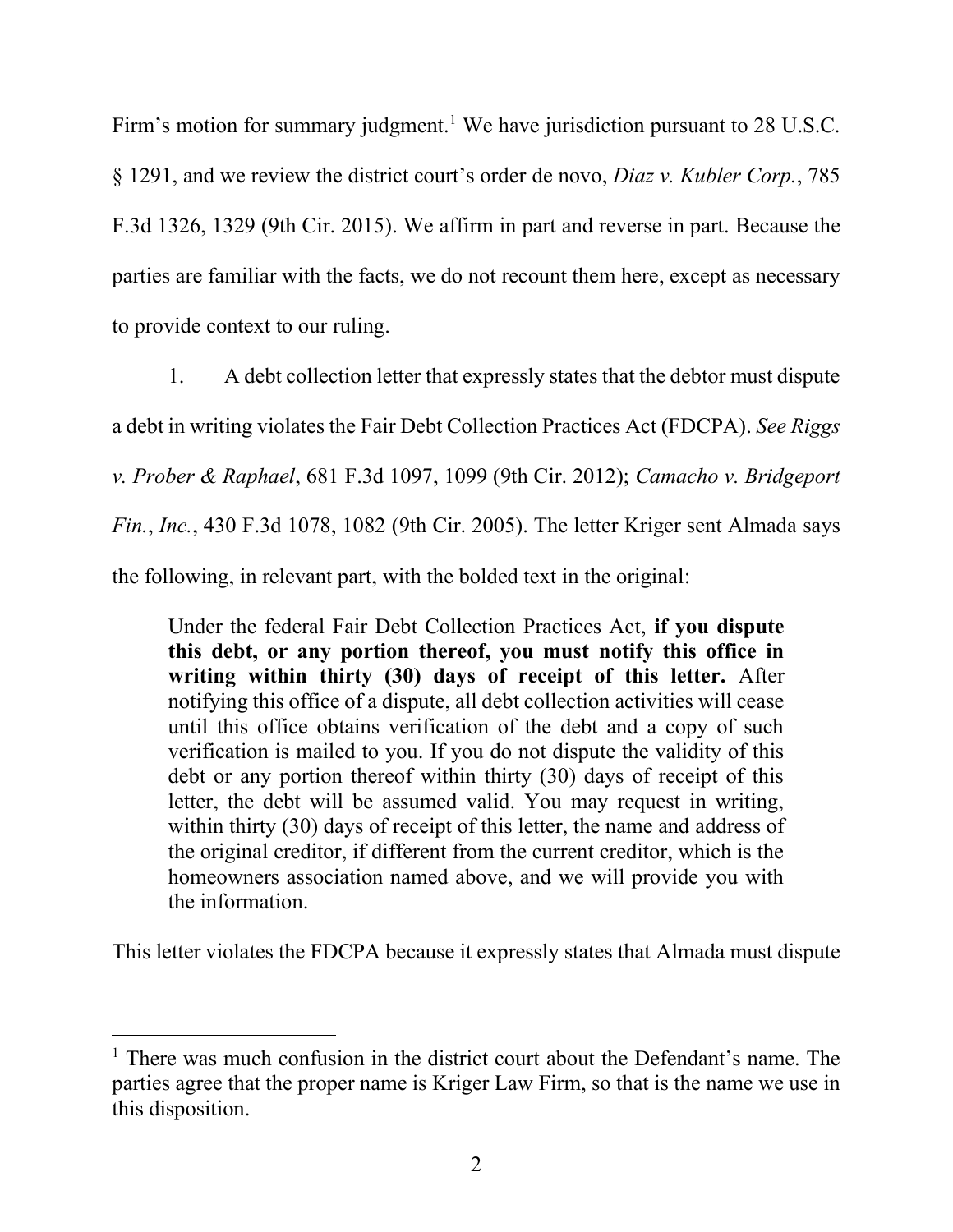the debt in writing.

The district court entered summary judgment in favor of Kriger on this issue by looking to only "the sentence conveying the Section  $1692g(a)(3)$  advisory," which it understood to be the third sentence, and holding that because *that sentence* does not require the dispute to be in writing, the letter does not run afoul of *Camacho*  and *Riggs*. In doing so, the district court departed from the proper approach for analyzing debt collection letters and misapplied *Riggs*.

When analyzing a debt collection letter, the court must view the letter "through the eyes of the least sophisticated debtor." *Swanson v. S. Or. Credit Serv., Inc.*, 869 F.2d 1222, 1225 (9th Cir. 1988) (per curiam); *see also Stimpson v. Midland Credit Mgmt., Inc.*, 944 F.3d 1190, 1196 (9th Cir. 2019) (describing the least sophisticated debtor). The district court's analysis of the letter does not comport with this standard because the least sophisticated debtor would not extract each sentence of the challenged paragraph, line them up against the disclosures the FDCPA requires, and analyze whether each sentence, in isolation, accurately conveys the required warnings. Instead, the least sophisticated debtor would examine the letter *as a whole* and would conclude based on the bold text expressly stating that he must dispute the debt in writing that he was required to dispute the debt in writing. *See, e.g., Riggs*, 681 F.3d at 1100–01 (examining several paragraphs of the body of the letter as well as the "Special Notice" and "Consumer Disclosure" on the last page of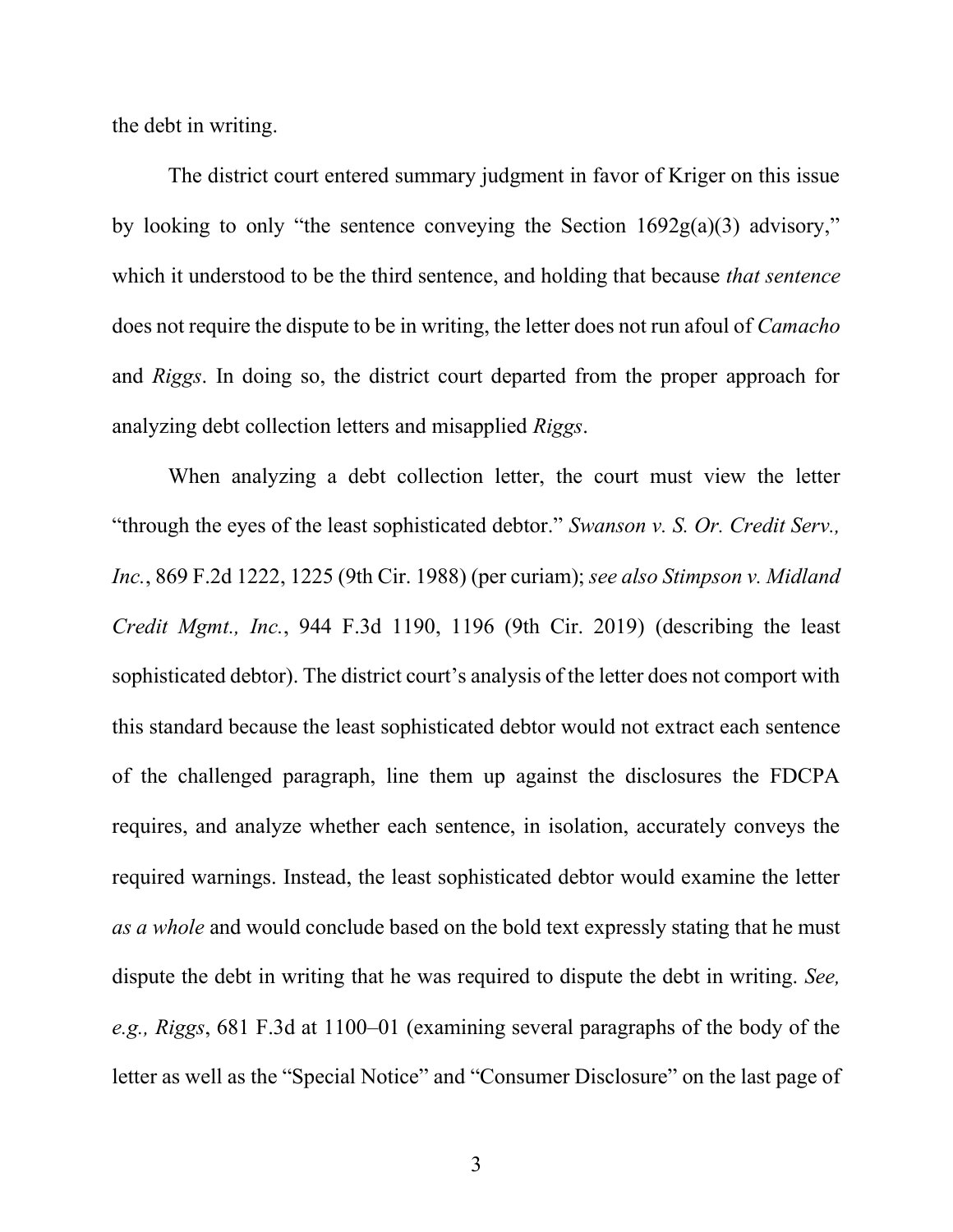the letter); *Swanson*, 869 F.2d at 1225 (holding that the warnings required pursuant to 15 U.S.C. § 1692g "must not be overshadowed or contradicted by other messages or notices appearing in the initial communication from the collection agency"). Therefore, we reverse the district court's grant of summary judgment in favor of Kriger on this ground.

2. Almada argues that Kriger's assessment of the prelien fee violates the FDCPA because the fee was not authorized by the parties' contract or California law and Kriger misleadingly characterized the fee as an "attorney's fee" when the work was performed by a paralegal and no attorney was involved. We disagree. California Civil Code § 5650(b)(1) authorizes a homeowners' association to recover "[r]easonable costs incurred in collecting [a] delinquent assessment, including reasonable attorney's fees." While California courts have not construed the term "attorney's fees" in this particular statute, the court may "look to the judicial construction of similar language in . . . analogous statute[s]," to determine its meaning. *Guinn v. Dotson*, 28 Cal. Rptr. 2d 409, 413 (Ct. App. 1994). The California Court of Appeal has repeatedly held that fees incurred for work performed by paralegals qualify as "attorney's fees." *See id.* at 414; *Sundance v. Mun. Ct.*, 237 Cal. Rptr. 269, 273 (Ct. App. 1987) (collecting cases); *Salton Bay Marina, Inc. v. Imperial Irrigation Dist.*, 218 Cal. Rptr. 839, 860 (Ct. App. 1985). This is consistent with federal practice. *See Missouri v. Jenkins by Agyei*, 491 U.S. 274, 285 (1989).